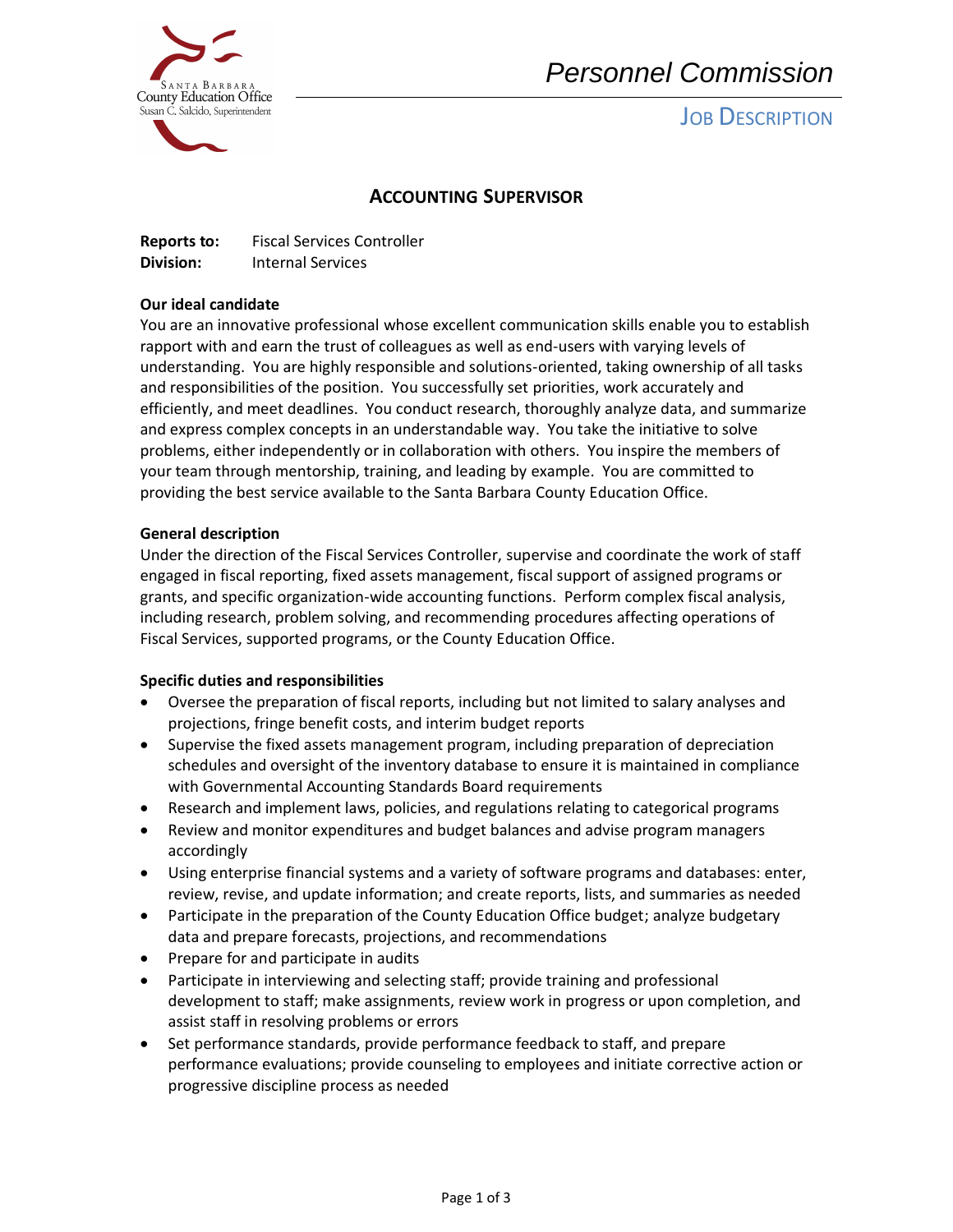

## *Personnel Commission*

## **JOB DESCRIPTION**

### **ACCOUNTING SUPERVISOR**

#### **Requirements**

Education: Possession of an associate's degree in accounting, business, or related field preferred.

 Experience: Two years of paraprofessional accounting experience, including or in addition to at least one year of lead worker experience in accounting. Accounting and budgeting experience in a school district, county office of education, or governmental agency is preferred.

#### **Knowledge of:**

- Principles, practices, and regulations pertaining to financial, accounting, and statistical reporting and record-keeping
- Generally Accepted Accounting Principles
- Principles and practices of supervision and training
- Arithmetic, including percentages and fractions
- Correct English usage, grammar, spelling, punctuation and vocabulary
- Modern office practices, procedures, and equipment
- Standard office productivity software applications
- Telephone and email etiquette

#### **Ability to:**

- Interpret, explain, apply, and enforce laws, regulations, policies, rules, and procedures related to assignment
- Evaluate and analyze data to make projections and formulate recommendations for management
- Analyze situations accurately and adopt an effective course of action
- Plan and organize work of self and others
- Set and adjust priorities for self and others
- Learn the general accounting and business functions and operations, policies, practices, and objectives of the County Education Office
- Learn and apply policies and laws relating to categorical programs
- Learn principles and practices of fixed asset management
- Learn and apply principles and practices of public budget preparation
- Learn and apply principles and practices of grant accountingEstablish and maintain effective working relationships with individuals at all levels of the organization and districts served
- Communicate effectively both orally and in writing
- Work independently and as member or leader of a team, as needed
- Make accurate arithmetical computations
- Perform statistical and mathematical calculations
- Work with speed and accuracy
- Use a variety of computerized accounting, enterprise, and other software programs
- Understand and follow oral and written directions
- Meet schedules and deadlines
- Maintain confidentiality of files and other sensitive material